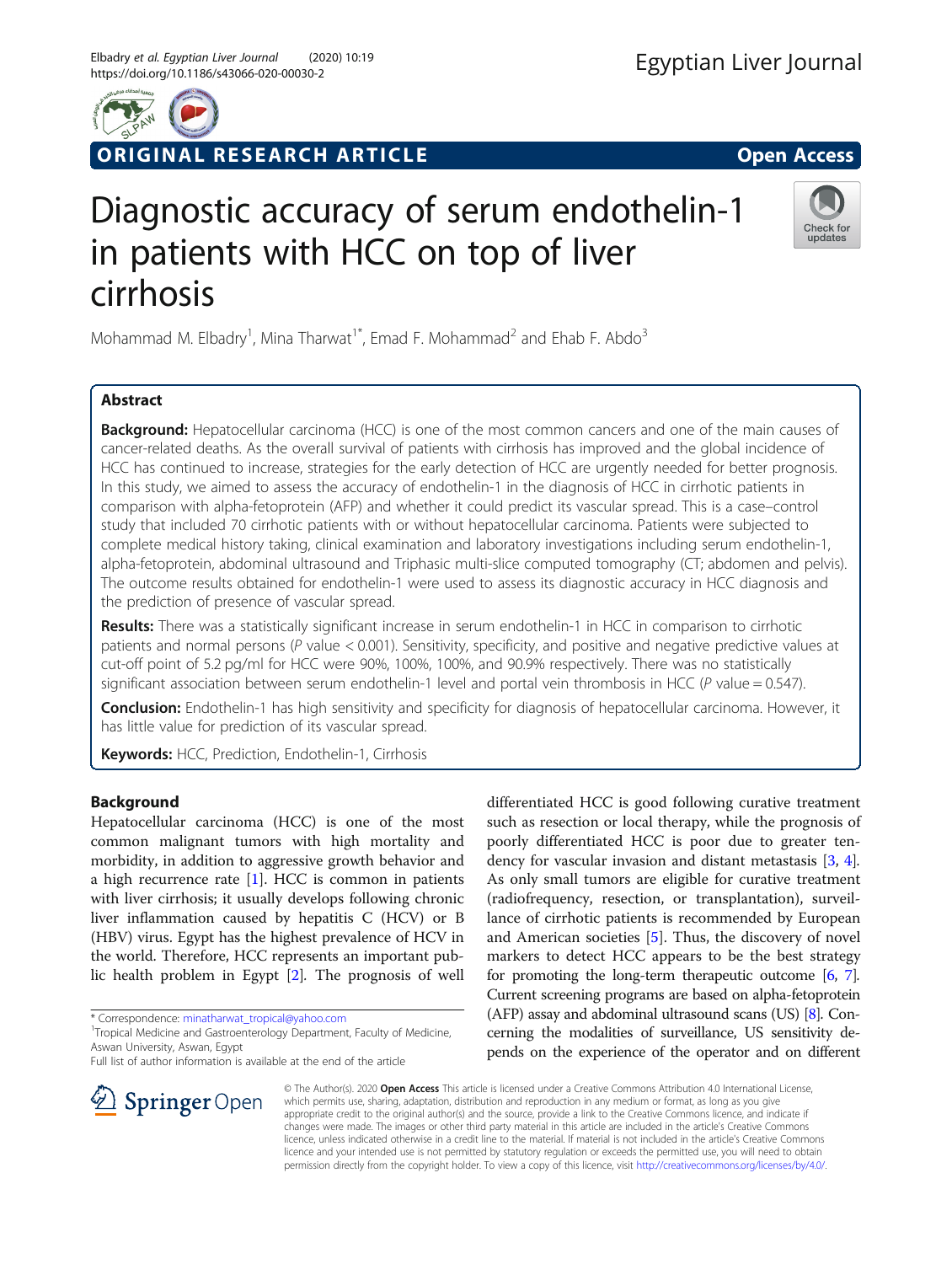factors of the tumor such as its site and size [\[9\]](#page-5-0). Also, serum AFP is not so useful due to the high rate of falsenegative and false-positive results [\[10\]](#page-5-0).

The endothelins (ETs) are a family of genes consisting of three 21-amino-acid proteins including peptides ET-1, ET-2, and ET-3 [\[11](#page-5-0), [12](#page-5-0)]. Production of ETs was attributed to endothelial cells, later it was found that other cell types, like macrophages, produce ETs [[13\]](#page-5-0). Earlier studies focused on the effects of ETs on systemic vasoregulation. Recent data suggested that they may regulate blood flow in specific tissues. This is of great importance for the liver, where changes in blood flow may play an important role in major events like portal hypertension, ascites formation, and hypoxic damage [\[14\]](#page-5-0). ET-1 is a very potent vasoconstrictor and binds to ET-A and ET-B receptors to trigger the downstream signaling of cells [\[15\]](#page-5-0). ET-A receptors are typically located on vascular smooth muscle cells and mediate vasoconstriction, whereas ET-B receptors are located on endothelial cells and stimulate endothelial nitric oxide (NO) synthase activity and NO release [[13](#page-5-0), [16](#page-5-0)]. Many studies found that ET-1 and its receptors are over expressed in many cancers including colon and ovarian cancers [[17](#page-5-0), [18\]](#page-5-0), and ET-1 expression in thyroid carcinoma correlate with characteristics such as growth and lymph node metastasis [\[19](#page-5-0)]. In prostate cancer, blocking of endothelin receptor inhibits disease progression [[20](#page-5-0)]. A study reported that over expression of ET-1 triggers hepatocarcinogenesis in zebra fish [\[21](#page-5-0)]; however, studies about its role in diagnosis of HCC were limited. The current study aimed to assess the accuracy of endothelin-1 in the diagnosis of hepatocellular carcinoma in cirrhotic patients in comparison with alpha-fetoprotein in addition to its role in the prediction of HCC vascular spread.

#### Methods

In this case–control study, 70 patients who attended to Aswan University Hospital in the period from September 2016 to June 2018 were enrolled in the study after confirming the diagnosis of HCC by triphasic multi-slice CT. Patients with previously ablated hepatocellular carcinoma and those with secondary liver metastasis or with extra-hepatic malignancy were excluded from the study.

All enrolled patients were subjected to complete history taking, through physical examination especially manifestations of cirrhosis and portal hypertension and imaging study in the form of abdominal ultrasonography with stress on size, surface, and echopattern of the liver; hepatic focal lesions as regard to their site, size number, and echogenicity; portal vein diameter and its patency; size of the spleen; and detection of porto-systemic collaterals, ascites or presence of abdominal lymphadenopathy. Patients who had hepatic focal lesion by ultrasound were subjected to triphasic multi-slice CT abdomen & pelvis to confirm diagnosis of hepatocellular carcinoma with full assessment of number, size, site, and extent of the tumor, to detect the presence or absence of local spread such as lymphadenopathy and the presence or absence of vascular invasion such as portal vein thrombosis. Based on the results of triphasic multi-slice CT abdomen, patients were diagnosed as having hepatocellular carcinoma (HCC) or not. Diagnosis of liver cirrhosis was based on liver function tests and abdominopelvic ultrasound. Accordingly, patients were categorized into 3 groups: group I consisted of 30 patients with liver cirrhosis and HCC, group II consisted of 30 patients with liver cirrhosis only; however, group III included 10 persons without liver cirrhosis or HCC as a control group.

From every studied subject 10 ml of venous blood were drawn, under complete aseptic conditions. Each sample was divided into three portions: 2 ml of blood into EDTA (Ethylene Diamine Tetra Acetic Acid) vacutainer tubes used for complete blood count, done on sysmex XP-300 cell counter, 8 ml in plain tube which were left for clotting then centrifuged for serum collection to be used for routine and special parameter estimation. Routine parameter estimation (glucose, renal and liver function tests, etc) were done on fully automated chemistry analyzer BT-3500 (Italy). The other 2 tubes (2 ml for each) have been frozen at 20 °C for later use for estimation of both serum Endothelin-1 (ET-1) level by ELISA technique and alpha-fetoprotein which were done on automated chemilluminescence analyzer (Advia Centure, Siemens). Hemolyzed samples were excluded from the study.

ET-1 was determined by Sandwich ELISA technique (SinoGeneclon Biotech Co.). First, Human ET-1 antibody was adopted on coated microtiter plate to make solid phase antibody, then ET-1 samples were added to wells (patients, controls, and standards). ET-1 antibody was combined with labeled HRP (horse radish peroxidase) to form antibody-antigen-enzyme-antibody complex, then after washing completely, TMB (tetra-methyl-benzidine) substrate solution was added. TMB substrate turned blue color at presence of enzyme-catalyzed HRP; reaction was terminated by the addition of a stop solution and the color change was measured at a wavelength of 450 nm. The concentration of ET-1 in the samples was then determined by comparing the optical density (OD) of the samples to the standard curve.

# Statistical analysis

Data were collected, coded, and revised then analyzed using the Statistical Package for Social Science (IBM SPSS) version 20. The data were presented as number and percentages for the qualitative data. For the quantitative data with parametric distribution mean, standard deviations and ranges were calculated, while for the quantitative data with non-parametric distribution,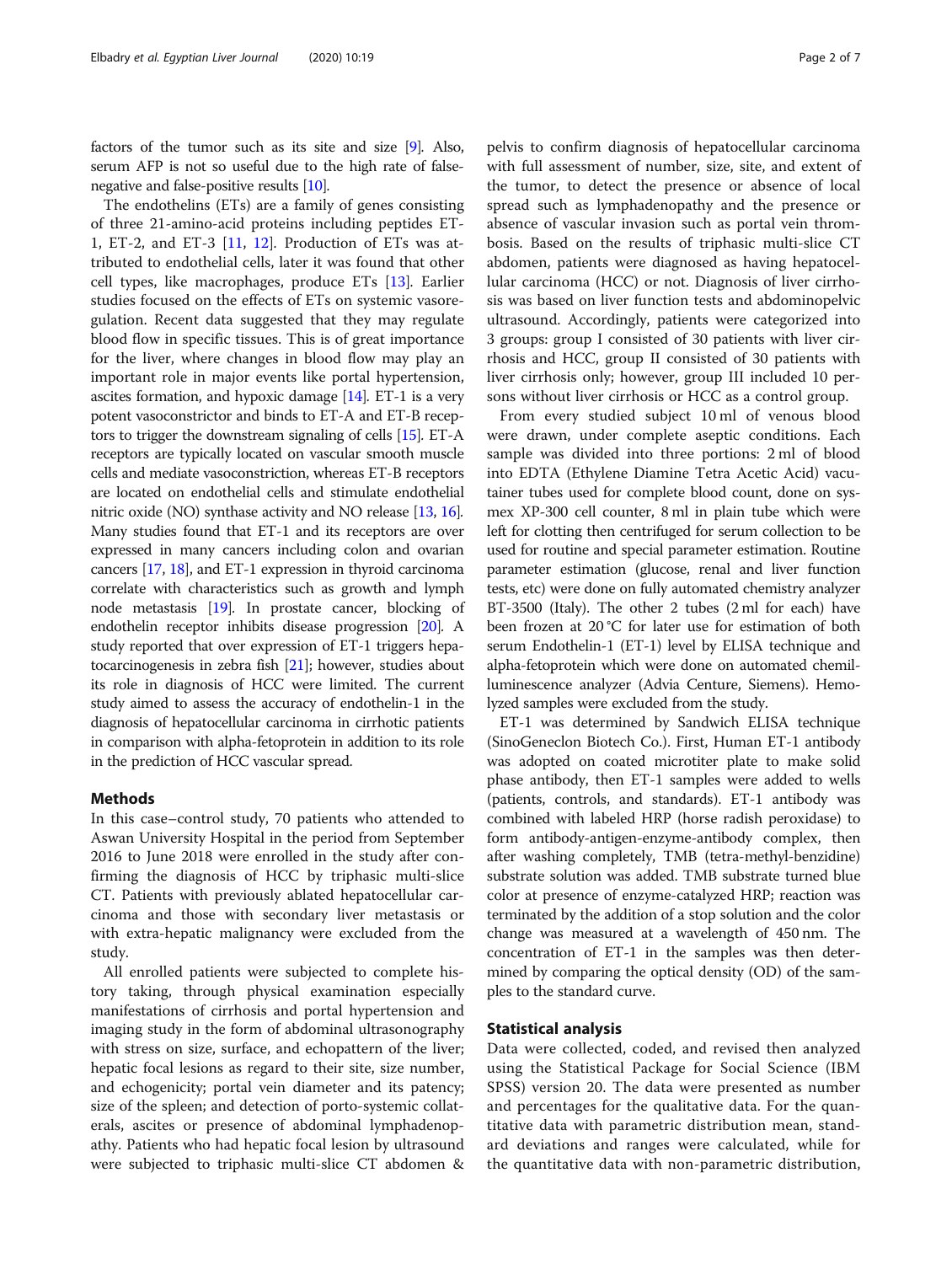median with inter quartile range (IQR) was calculated. Chi-square test was used in the comparison between two groups with qualitative data and Fisher exact test was used instead of the Chi-square test when the expected count in any cell was found to be less than 5. The comparison between more than two groups with quantitative data and parametric distribution was done by using One-Way Analysis of Variance (ANOVA) test and Kruskall–Wallis test was used in the comparison between more than two groups with quantitative data and nonparametric distribution. Spearman correlation coefficients were used to assess the significant relation between two quantitative parameters in the same group. Receiver operating characteristic (ROC) curve was used to assess the best cutoff point between the groups with its sensitivity, specificity, positive predictive value (PPV), negative predictive value (NPV), and area under the curve (AUC). The cutoff point was estimated using the Youden index (J) method. This method defines the optimal cut-point as the point maximizing the Youden function which is the difference between true positive rate and false positive rate over all possible cut-point values [\[22](#page-5-0)]. The confidence interval was set to 95% and the margin of error accepted was set to 5%. So, the P value was considered significant as the following:  $P < 0.05$ , Significant;  $P < 0.01$ , Highly significant.

The results of endothelin-1 were subjected to statistical analysis in comparison with clinical data & investigations in all patients to assess the accuracy of endothelin-1 in diagnosis of HCC and assess its role in detection of tumor prognosis. Sensitivity, specificity, positive predictive value, negative predictive value, and diagnostic accuracy were calculated for endothelin-1. \*Accuracy was defined by dividing the sum of the true positives and true negatives by the total number of samples evaluated. Pearson correlation  $(R)$  value was calculated for each of them.

## Results

This study included 60 patients and 10 persons as a control group; those who attended to Aswan University Hospital from September 2016 to June 2018; mean age was  $62.66 \pm 8.8$  years, 57 patients (81.42%) were men and 30 (42.58%) were from urban areas.

Based on the presence or absence of cirrhosis and/or HCC the studied subjects were categorized into 3 groups; the demographic, clinical laboratory data, and Child score classification of patients with groups I & II (patients having cirrhosis with or without HCC) are shown in Tables 1 and 2. As regards group III, apparently, the healthy control group (no cirrhosis or HCC), their mean age was  $60.5 \pm 8$  years and 80% of them were male. Regarding the size of the liver and spleen, there was no statistically significant difference between groups I & II as regard splenomegaly. However, there

|                                                | Group I<br>$n = 30$ | Group II<br>$n = 30$ | $P$ value |
|------------------------------------------------|---------------------|----------------------|-----------|
| <b>HBV</b>                                     | 6.7%                | $0.0\%$              | 0.31      |
| <b>HCV</b>                                     | 80.0%               | 80.0%                | 1.00      |
| Unknown                                        | 13.3%               | 20.0%                | 0.62      |
| DМ                                             | 16.7%               | 13.4%                | 0.76      |
| Hypertension                                   | 16.7%               | 23.4%                | 0.67      |
| History of ascites                             | 70.0%               | 50.0%                | 0.36      |
| History of lower<br>limb edema                 | 80.0%               | 50.0%                | 0.16      |
| Abdominal pain                                 | 46.7%               | 10.0%                | 0.06      |
| Abdominal tenderness                           | 10.0%               | 10.0%                | 1.00      |
| Bleeding tendency                              | 56.7%               | 53.3%                | 0.71      |
| History of GIT bleeding                        | 36.7%               | 40.0%                | 0.79      |
| History of hepatic<br>encephalopathy           | 53.3%               | 46.7%                | 0.61      |
| Clinical presence<br>of hepatic encephalopathy | 73.3%               | 60.0%                | 0.71      |
| $Hb$ (mean $\pm$ SD)                           | $10.82 \pm 2.43$    | $9.16 \pm 2.85$      | 0.09      |
| WBCs (mean $\pm$ SD)                           | $7.70 + 3.76$       | $6.25 \pm 4.14$      | 0.23      |
| Platelets (mean $\pm$ SD)                      | $143.40 \pm 67.63$  | $93.70 \pm 80.59$    | 0.03      |
| Albumin (g/dl)                                 | $2.8 \pm 0.7$       | $2.6 \pm 0.5$        | 0.10      |
| Total bilirubin (mg/dl)                        | $3.14 \pm 2.9$      | $3.5 \pm 3.7$        | 0.61      |
| ALT (IU/I)                                     | $68.3 \pm 20.2$     | $65.5 \pm 20$        | 0.21      |
| AST (IU/I)                                     | $54.2 \pm 15.8$     | $48.1 \pm 8$         | 0.18      |
| PT(s)                                          | $16.8 + 6.7$        | $16.6 + 1.8$         | 0.83      |
| Creatinine (mg/dl)                             | $1.6 \pm 0.9$       | $1.8 \pm 0.9$        | 0.71      |
| P.V.T                                          | 26.7%               | 0.0%                 | <b>NA</b> |
| Metastasis                                     | 0.0%                | 0.0%                 | <b>NA</b> |

Bold values indicate significance

There was no statistically significant difference between groups I & II as regards demographic, clinical, and laboratory data at baseline

was a significant increase in hepatomegaly in group I in comparison to group II ( $P$  value = 0.013). Staging of HCC cases according to BCLC staging: 5 cases were early stage (A), 5 cases were intermediate stage (B), 3 cases were advanced stage (C), and 17 cases were terminal stage  $(D)$  [\[23](#page-5-0)]. As regards the HFL detection, US revealed that 10% of the cases had heterogenous

Table 2 Comparison between the study groups (I and II) as regards child score at baseline

|             |   | Group I | Group II | $P$ value |
|-------------|---|---------|----------|-----------|
| Child score | A | 16.7%   | 13.3%    | 0.822     |
|             | В | 23.3%   | 30.0%    |           |
|             |   | 60.0%   | 56.7%    |           |

Bold values indicate significance

| <b>Table 1</b> Comparison between the study groups (I and II) as |  |  |  |  |
|------------------------------------------------------------------|--|--|--|--|
| regards demographic, clinical, and laboratory data at baseline   |  |  |  |  |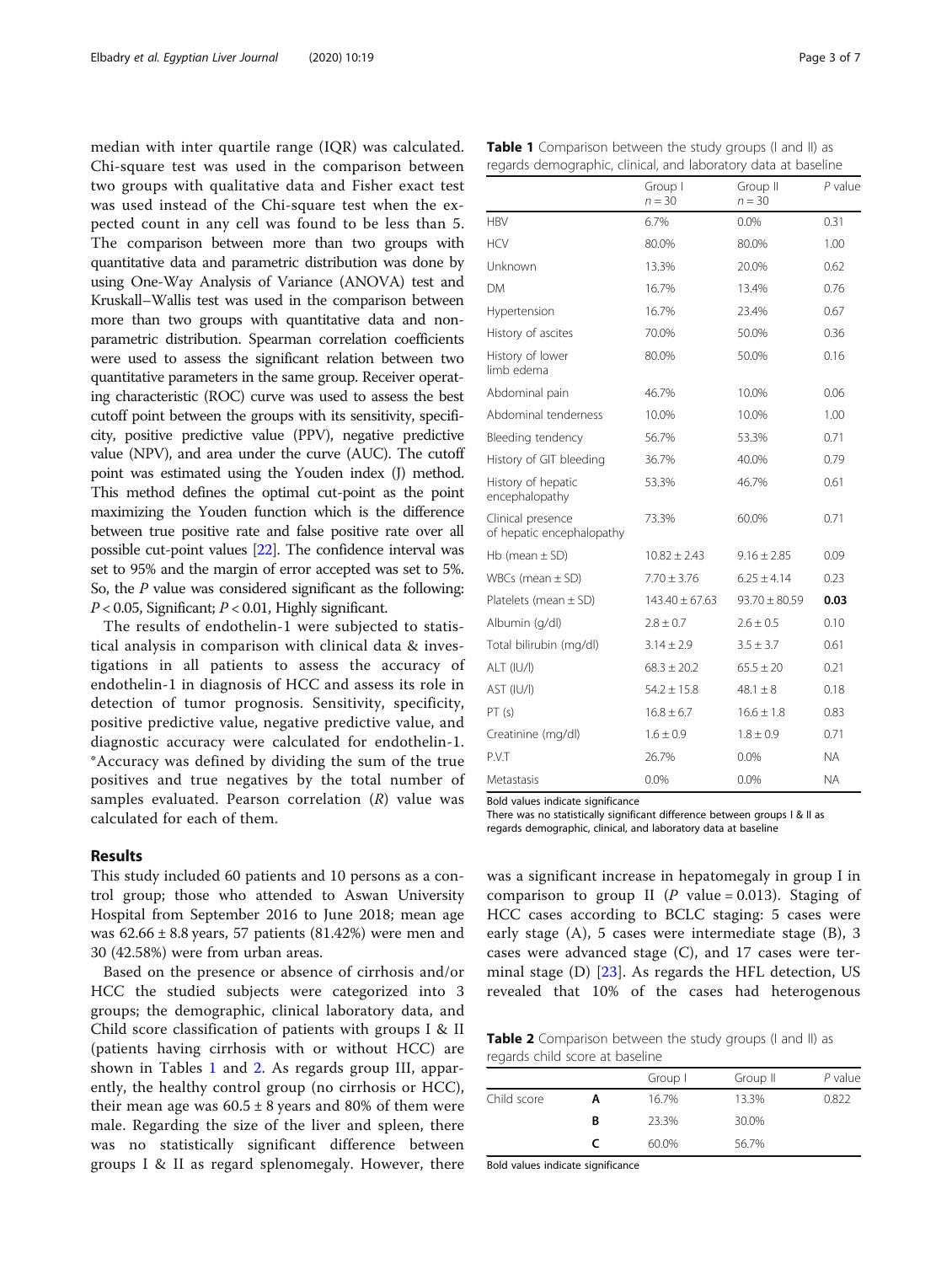Table 3 Comparison between the study groups (I and II) as regards EGD findings

|          |                 | Group I | Group II | $P$ value | Endothelin-1 level (mean $\pm$ SD) | $P$ value |
|----------|-----------------|---------|----------|-----------|------------------------------------|-----------|
| EGD      |                 | 13.3%   | 10.0%    | < 0.001   | $4.705 \pm 1.3$                    | 0.002     |
| Findings | Grade 2 varices | 20.0%   | 20.0%    |           | $6.150 \pm 1.7$                    |           |
|          | Grade 3 varices | 23.3%   | 50.0%    |           | $5.505 \pm 2.22$                   |           |
|          | Grade 4 varices | 13.3%   | $0.0\%$  |           | $7.725 \pm 1.56$                   |           |
|          | Mild PHG        | 16.7%   | 10.0%    |           | $4.307 + 2.24$                     |           |
|          | Not done        | 13.3%   | 10.0%    |           |                                    |           |

EGD esophago-gastro-duodenoscopy, PHG portal hypertensive gastropathy Bold values indicate significance

lesions, 33.3% had multiple lesions, and 56.7% had single HFL. While the CT revealed 50% of the cases had multiple lesions and 50% had a single lesion. There was statistically significant increase in EGD findings as regards studied groups showing increase in grading of varices in group I in comparison to group II (P value is < 0.001; Table 3). Endothelin-1 has significant positive correlation with AFP in group I ( $R = 0.6$ , P value < 0.001). However, it has no correlation with AFP in group II. Moreover, there was no statistically significant correlation between endothelin-1 level and portal vein thrombosis in group I (Table 4). ROC analysis of AFP in group I versus group II showed that the cutoff point is ≥ 25.5 ng/ml, AUC (Area Under the Curve) is 0.14, 30% sensitivity, and 24% specificity. While group II versus group III showed that the cutoff point is  $\geq 7$  ng/ml, AUC is 0.94, 91% sensitivity, and 70% specificity (Table [5](#page-4-0)). On the other hand, endothelin-1 in group I versus group II showed that at the cutoff point  $> 5.2$  pg/ml, AUC is 0.98, 90% sensitivity, 100% specificity, 100% positive predictive value, and 90.9% negative predictive value, while endothelin-1 in group II versus group III showed that at the cutoff point > 2.4 pg/ml, AUC is 1, 100% sensitivity, specificity, positive predictive value and negative predictive value (Table [6\)](#page-4-0).

# **Discussion**

Hepatocellular carcinoma (HCC) is one of the most common malignant tumors. It occurs in more than 90% of cases in patients with cirrhosis. HCC occurs in most of its cases in patients with liver cirrhosis, which usually

develops following chronic liver inflammation caused by hepatitis C (HCV) or B (HBV) virus. Because of high prevalence of HCV in Egypt and cirrhosis therefore, HCC represents an important public health problem in Egypt. Surveillance of cirrhotic patients is recommended by European and American societies. All patients with cirrhosis are candidates for surveillance regardless of the cause of the underlying liver disease. A number of serum markers have been proposed and several are currently used in clinical practice as a method for HCC diagnosis. The endothelins (ETs) are a family of genes consisting of three 21-amino-acid proteins including peptides (ET-1, ET-2, and ET-3), at first described as vasoconstrictors. Studies have found that ET-1 and its receptors are over expressed in many cancers. Our study showed that there was a statistically significant increase in ET-1 level in liver cirrhosis group in comparison to the normal control group. We also found that ET-1 has no correlation with alpha-fetoprotein level in liver cirrhosis ( $P$  value = 0.503). These results were consistent in immunoperoxidase study, Western blot, immunogold electron microscopic study, and in situ hybridization. Immunogold electron microscopy clearly localized endothelin B receptor (ETBR) on hepatic stellate cells (HSCs) and sinusoidal endothelial cells (SECs), and morphometric analysis showed marked increase in ETBR expression on HSCs and SECs in cirrhotic liver [[24](#page-5-0)]. Also, it is consistent with what is believed for more than a decade that there has been major interest in the possible role of ET-1 in the pathogenesis of cirrhosis, its contribution to portal hypertension, and the possibility that

Table 4 Comparison between the study groups as regards AFP and endothelin-1 levels

|              | Group I             |         | Group II             |      | Group III             |           | One-way ANOVA |           |
|--------------|---------------------|---------|----------------------|------|-----------------------|-----------|---------------|-----------|
|              | Mean                | SD      | Mean                 | SD   | Mean                  | <b>SD</b> |               | $P$ value |
| AFP          | 3394.15             | 1989.31 | 7.11                 | 9.10 | .24                   | 0.35      | 2.846         | 0.063     |
| Fndothelin-1 | 8.18                | 0.76    | 4.68                 | l.15 | 1.56                  | 0.61      | 432.377       | < 0.001   |
|              | Group I VS Group II |         | Group I VS Group III |      | Group II VS Group III |           |               |           |
| Endothelin-1 | < 0.001             |         | < 0.001              |      |                       | < 0.001   |               |           |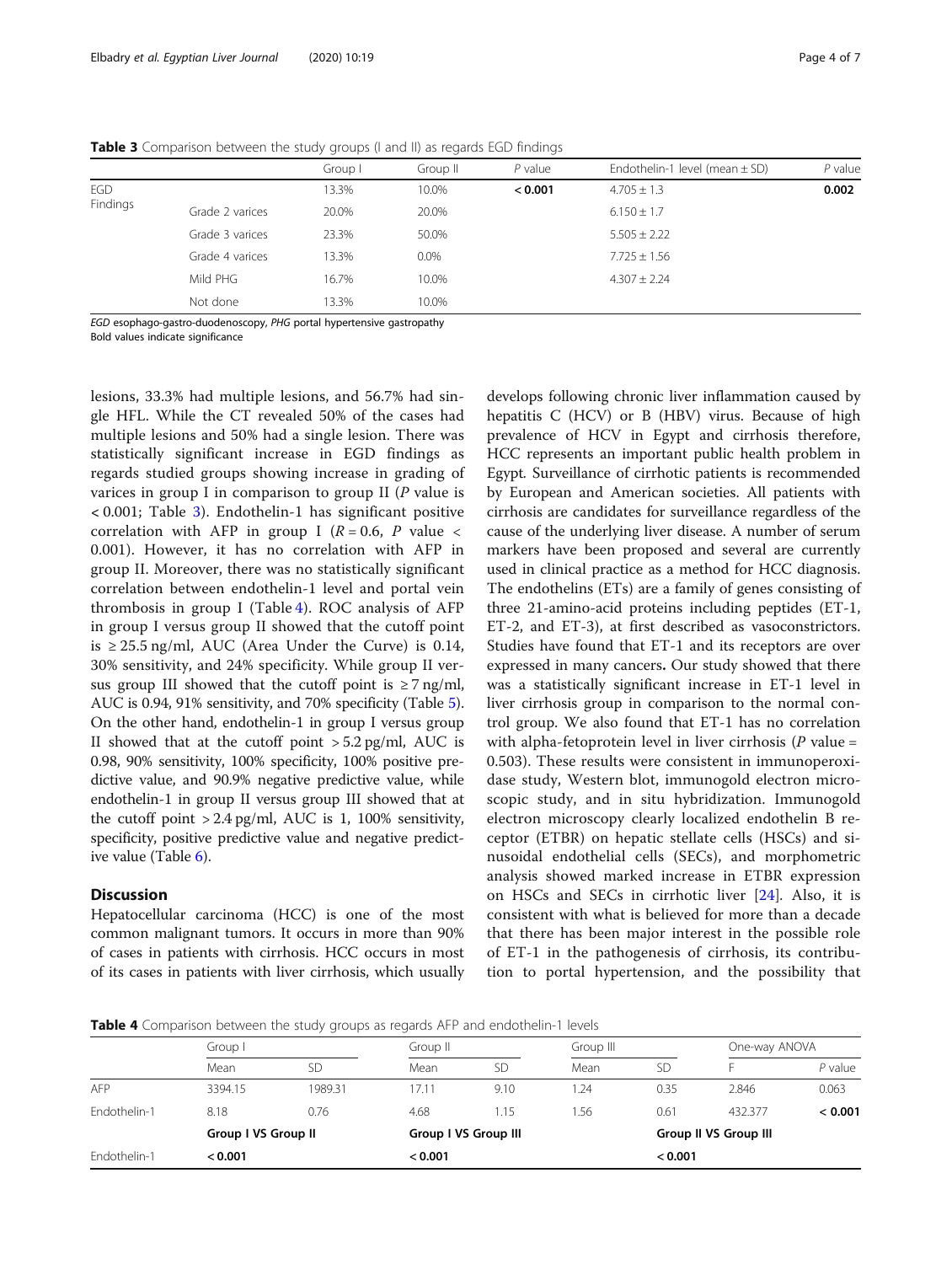<span id="page-4-0"></span>Table 5 Cutoff point, sensitivity, and specificity of AFP between different groups

| Variable                  | Cutoff point      | AUC, 95% CI         | Sensitivity | Specificity |
|---------------------------|-------------------|---------------------|-------------|-------------|
| Group I versus group II   | $\geq$ 25.5 ng/ml | $0.14(0.1 - 0.28)$  | 30%         | 24%         |
| Group II versus group III | $\geq 7$ ng/ml    | $0.94(0.87 - 0.99)$ | 91%         | 70%         |

AUC area under the curve, CI confidence interval

endothelin antagonists might be used in the treatment of portal hypertension [\[25](#page-5-0), [26](#page-5-0)]. Matrix metalloproteinases (MMPs) have significant role in tumor invasion and metastasis processes [\[27](#page-5-0)]. Activation of endothelin (A) receptor (ETAR) was found to upregulate the expression and secretion of MMP-3 in HCC cells [\[28](#page-5-0)]. Raised levels of ET-1 in specimens of various cancers are also well established. ETAR has been implicated in growth, migration, and metastasis of many tumors [\[29](#page-5-0)]. Patients with primary or metastatic colorectal cancers are found to have elevated plasma ET-1 levels [\[18](#page-5-0), [30](#page-5-0)]. ET receptors are over expressed in specimens of prostate  $[31, 32]$  $[31, 32]$  $[31, 32]$ , breast  $[33]$  $[33]$ , and lung cancer  $[32]$ . Kitagawa et al. demonstrated significant cellular proliferation in human meningioma cells in response to ET-1 [\[33](#page-6-0)]. Ovarian cancer cell lines produce ET1 and have ETA receptors [\[34](#page-6-0)] and ET-1 was found to enhance the migration of human chondrosarcoma [[35\]](#page-6-0). ET-1 has previously been demonstrated to serve an important role in other human cancers such as bladder cancer [[34\]](#page-6-0). Increased levels of ET-1 have been reported previously in HCC [[36,](#page-6-0) [37](#page-6-0)]. Serum ET-1 is increased in HCC patients and it is related to the tumor size [\[38](#page-6-0)]. In a recent study, it was found that ETAR, but not ETBR was over expressed in HCC cells [[28\]](#page-5-0).

ET-1 secretion in HCC is stimulated by many cytokines and growth factors [\[39](#page-6-0)]. Elevated levels of ET-1 have been observed in HCC tissues compared with normal liver tissues [[40\]](#page-6-0). It has previously been established that ET-1 upregulation increases HCC cell proliferation, invasion and migration, and inhibits apoptosis [\[41](#page-6-0)]. Furthermore, microRNA-1 is able to inhibit HCC cell proliferation partially by targeting ET-1 [[42\]](#page-6-0). The results of a study, by Lu et al., indicate that liver expression of ET-1 induces hepatocarcinogenesis [[43\]](#page-6-0). Our study showed that there was a statistically significant increase in ET-1 level in HCC in comparison to liver cirrhosis and normal control ( $P$  value < 0.001). In another study, increased levels of endothelin 1 (ET-1) and nitrites and nitrates (NOx, the end products of NO metabolism) have been documented in hepatocellular carcinoma. Eighteen patients with virus-related HCC (six Okuda stage I, six Okuda stage II, and six Okuda stage III) were included in the study and were compared with 22 patients with viral cirrhosis (14 decompensated, eight compensated) and seven normal controls. ET-1 was measured with an ELISA assay. Compared with decompensated cirrhosis patients  $(9.57 \pm 0.32 \text{ pg/ml})$ , compensated cirrhosis patients  $(9.46 \pm 0.50 \text{ pg/ml})$  and controls  $(8.84 \pm 0.61 \text{ pg/ml})$ , serum levels of ET-1 in patients with HCC were significantly higher  $(13.25 \pm 0.82 \text{ pg/ml})$ ,  $P < 0.001$ ,  $P < 0.004$ , and  $P < 0.001$ , respectively). When HCC patients were grouped according to the Okuda staging system all groups had ET-1 levels that were higher than decompensated cirrhosis, compensated cirrhosis, and the controls (stage I  $11.88 \pm 0.90$  pg/ml, stage II  $11.89 \pm$ 0.44 pg/ml, stage III  $15.98 \pm 1.92$ ). Only HCC stage III had significantly higher ET-1 levels compared to all other groups ( $P < 0.03$  in all cases). Patients with decompensated cirrhosis and compensated cirrhosis had slightly higher mean levels of serum ET-1 from the controls but no statistically significant difference was established [[14](#page-5-0)]. In our study, we found that at cutoff value 5.2 pg/ml for ET-1 in HCC group, sensitivity, specificity, and positive and negative predictive values were calculated (90%, 100%, 100%, 90.9%, respectively) suggesting high sensitivity & specificity of ET-1 for diagnosis of HCC. ET-1 expression as well as ETAR expression was associated with vascular invasion and tumor stage in HCC [\[28\]](#page-5-0). As regard vascular spread of HCC (proven by presence of portal vein invasion), we found—in our study—that there was no statistically significant association between endothelin-1 and portal vein thrombosis in HCC (P value =  $0.547$ ). This means that endothelin-1 is less accurate in determination of vascular invasion of the tumor.

# Conclusion

Serum level of endothelin-1 is of high sensitivity & specificity in the diagnosis of hepatocellular carcinoma. However, its value in prediction of its vascular spread is limited.

Table 6 Cutoff point, sensitivity, and specificity of endothelin-1 between different groups

|                           | Cutoff point  | AUC   | Sensitivity | Specificity | _D\' | $+PV$ |
|---------------------------|---------------|-------|-------------|-------------|------|-------|
| Group I versus group II   | > 5.2 g/ml    | 0.982 | 90          | 00          | 90.9 | 100   |
| Group II versus group III | $>$ 2.4 pg/ml | .000  | 100         | 00          | 100  | 100   |

AUC area under the curve, -PV negative predictive value, +PV positive predictive value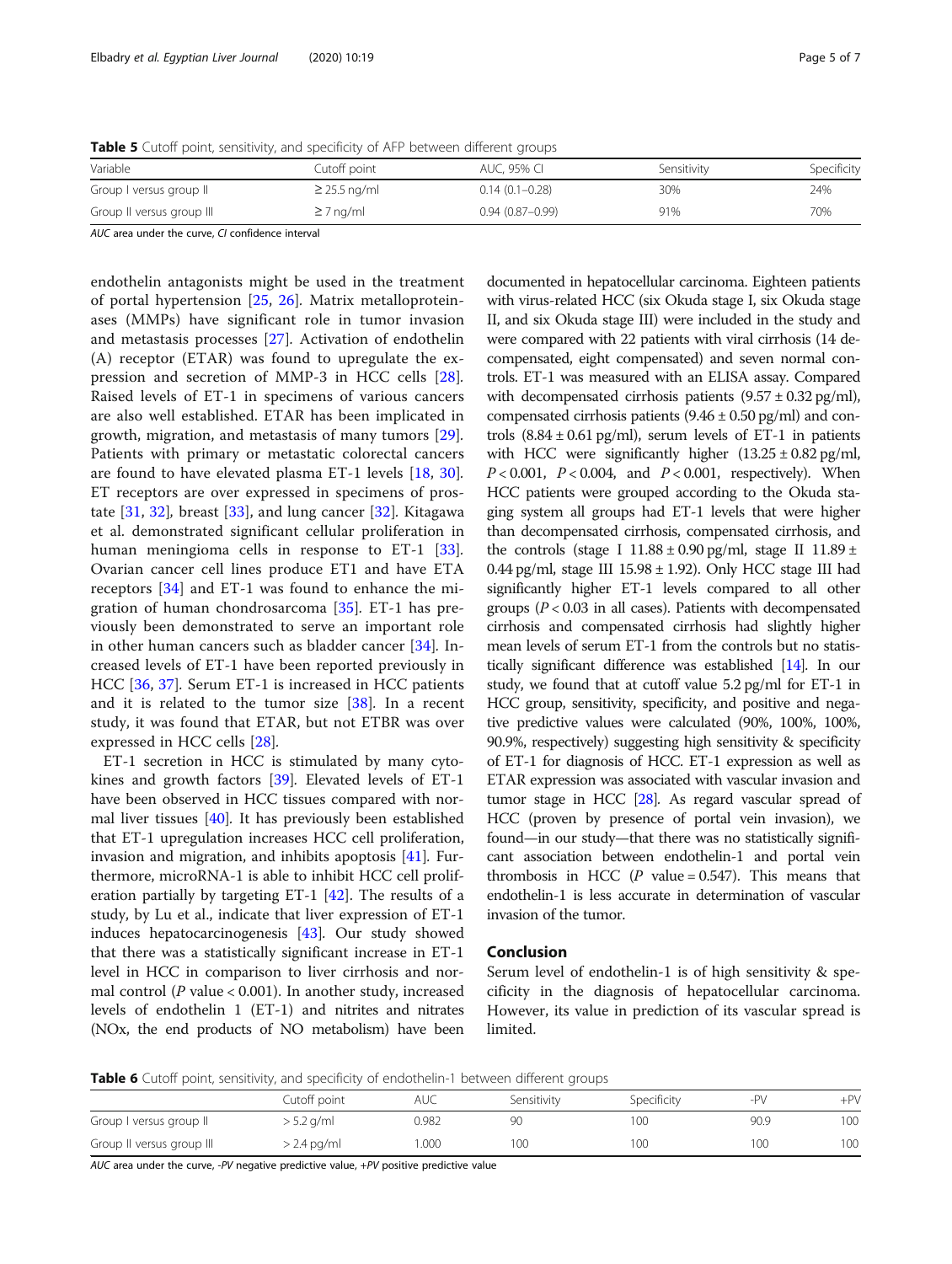## <span id="page-5-0"></span>Abbreviations

AFP: Alpha-fetoprotein; ANOVA: One-way analysis of variance; AUC: Area under the curve; CBC: Complete blood count; CT: Computerized tomography; EDTA: Ethylene Diamine Tetra Acetic Acid; ET: Endothelin; ETAR: Endothelin A receptor; ETBR: Endothelin B receptor; HBV: Hepatitis B virus; HCC: Hepatocellular carcinoma; HCV: Hepatitis C virus; HRP: Horse radish peroxidase; HSC: Hepatic stellate cells; IQR: Inter quartile range; IRB: Institutional Review Board; MMP: Matrix metalloproteinases; NO: Nitric oxide; NPV: Negative predictive value; OD: Optical density; PPV: Positive predictive value; ROC: Receiver operating characteristic; SD: Standard deviation; SECs: Sinusoidal endothelial cells; SPSS: Statistical Package for Social Science; TMB: Tetra-methyl-benzidine; US: Ultrasound scans

#### Acknowledgements

We wish to express my great magnitude to all those who assisted us to complete this work in the Tropical Medicine Department, Faculty of Medicine, Aswan University.

#### Authors' contributions

All authors read and approved the final manuscript. ME is a Lecturer of Tropical Medicine & Gastroenterology Department at the Faculty of Medicine, Aswan University (The first author) and designed the work. EFA is a Professor of Tropical Medicine & Gastroenterology Department at the Faculty of Medicine, Assuit University, and revised the work. EFM is a Lecturer of Clinical Pathology Department at the Faculty of Medicine, Aswan University, and interpreted the data of the work. MT is an Assistant lecturer of Tropical Medicine & Gastroenterology Department at the Faculty of Medicine, Aswan University, and is the corresponding author of the work.

## Funding

None

#### Availability of data and materials

Data and material were available for the study.

#### Ethics approval and consent to participate

The study was performed according to the ethical guidelines of the 1975 Declaration of Helsinki after approval from Institutional Review Board (IRB) for human subject research at Aswan University Hospital (Serial: aswu/84/9/16). Informed consents were obtained from all enrolled participants before enrollment to the study.

#### Consent for publication

Non applicable

#### Competing interests

The authors have no conflicts of interest to declare.

#### Author details

<sup>1</sup>Tropical Medicine and Gastroenterology Department, Faculty of Medicine, Aswan University, Aswan, Egypt. <sup>2</sup>Clinical Pathology Department, Faculty of Medicine, Aswan University, Aswan, Egypt. <sup>3</sup>Tropical Medicine and Gastroenterology Department, Faculty of Medicine, Assuit University, Assuit, Egypt.

## Received: 28 November 2019 Accepted: 19 March 2020 Published online: 03 June 2020

#### References

- 1. Bertuccio P, Turati F, Carioli G, Rodriguez T et al (2017) Global trends and predictions in hepatocellular carcinoma mortality. J Hepatol 67(2):302–309
- 2. Goldman R, Ressom HW, Abd el-hamid M et al (2007) Candidate markers for the detection of hepatocellular carcinoma in low molecular weight fraction of serum. Carcinogenesis 28(10):2149–2153
- 3. Oishi K, Itamoto T, Amano H, Fukuda S et al (2007) Clinico-pathologic features of poorly differentiated hepatocellular carcinoma. J Surg Oncol 95: 311–316
- 4. Maeda T, Shimada M, Harimoto N, Tsujita E et al (2008) Prognosis of early hepatocellular carcinoma after hepatic resection. Hepatogastroenterology 55:1428–1432
- 5. Bruix J, Sherman M (2005) Diagnosis of small HCC. Gastroenterology 129(4):1364
- 6. Kawada K, Hasegawa S, Murakami T et al (2011) Molecular mechanisms of liver metastasis. Int J Clin Oncol 16(5):464–472
- 7. Dutta R, Mahato RI (2017) Recent advances in hepatocellular carcinoma therapy. Pharmacol Ther 173:106–117
- 8. Ayuso C, Rimola J, Vilana R, Burrel M et al (2018) Diagnosis and staging of hepatocellular carcinoma (HCC): current guidelines. Eur J Radiol 101:72–81
- 9. Soresi M, Terranova A, Licata A, Serruto A, Montalto G, Brancatelli G, Giannitrapani L (2017) Surveillance program for diagnosis of HCC in liver cirrhosis: role of ultrasound echo patterns. Biomed Res Int 2017:4932759
- 10. Forner A, Reig M, Bruix J (2009) Alpha-fetoprotein for hepatocellular carcinoma diagnosis: the demise of a brilliant star. Gastroenterology 137:26–29
- 11. Housset C, Rockey DC, Bissell M (1993) Endothelin receptors in rat liver: lipocytes as a contractile target for endothelin-1. Proc Natl Acad Sci U S A 90:9266–9270
- 12. Wang R, Dashwood RH (2011) Endothelins and their receptors in cancer: identification of therapeutic targets. Pharmacol Res 63(6):519–524
- 13. Unic A, Derek L, Hodak N et al (2011) Endothelins-clinical perspectives. Biochem Med 21(3):231–242
- 14. Notas G, Xidakis C, Valatas V, Kouroumalis A, Kouroumalis E (2001) Levels of circulating endothelin-1 and nitrates/nitrites in patients with virus-related hepatocellular carcinoma. J Viral Hepat 8(1):63–69
- 15. Pinto A, Merino M, Zamora P, Redondo A, Castelo B, Espinosa E (2012) Targeting the endothelin axis in prostate carcinoma. Tumour Biol 33(2):421–426
- 16. Rockey DC (2015) Endothelial dysfunction in advanced liver disease. Am J Med Sci 349(1):6–16
- 17. Borzacchiello G, Mogavero S, Tortorella G, Catone G, Russo M (2010) Expression of endothelin-1 and endothelin receptor a in canine ovarian tumours. Reprod Domest Anim 45(6):465–468
- 18. Liakou P, Tepetes K, Germenis A et al (2012) Expression patterns of endothelin-1 and its receptors in colorectal cancer. J Surg Oncol 105(7): 643–649
- 19. Irani S, Salajegheh A, Gopalan V, Smith RA, Lam AK (2014) Expression profile of endothelin-1 and its receptor endothelin receptor A in papillary thyroid carcinoma and their correlations with clinic-pathologic characteristics. Ann Diagn Pathol 18(2):43–48
- 20. Carducci MA, Jimeno A (2006) Targeting bone metastasis in prostate cancer with endothelin receptor antagonists. Clin Cancer Res 12(20 Pt 2):6296–6300
- 21. Lu JW, Liao CY, Yang WY et al (2014) Overexpression of endothelin 1 triggers hepatocarcinogenesis in zebrafish and promotes cell proliferation and migration through the AKT pathway. PLoS One 9(1):e85318
- 22. Perkins NJ, Schisterman EF (2005) The Youden index and the optimal cutpoint corrected for measurement error. Biom J 47(4):428–441
- 23. Forner A, Reig M, Burix J (2018) Hepatocelluler carcinoma. Lancet 391(10127):1301–1314. [https://doi.org/10.1016/S0140-6736 \(18\) 30010-2](https://doi.org/10.1016/S0140-6736 (18) 30010-2)
- 24. Yokomori H, Oda M, Yasogawa Y, Nishi Y, Ogi M, Takahashi M, Ishii H (2001) Enhanced expression of endothelin B receptor at protein and gene levels in human cirrhotic liver. Am J Pathol 159(4):1353–1362
- 25. Helmy A, Jalan R, Newby DE et al (2001) Altered peripheral vascular responses to exogenous and endogenous endothelin-1 in patients with well compensated cirrhosis. Hepatology 33:826–831
- 26. Moore K (2004) Endothelin and vascular function in liver disease. Gut 53: 159–161
- 27. Bauvois B (2012) New facets of matrix metalloproteinases MMP-2 and MMP-9 as cell surface transducers: outside-in signaling and relationship to tumor progression. Biochim Biophys Acta 1825(1):29–36
- 28. Cong N, Li Z, Shao W, Li J, Yu S (2016) Activation of ETA receptor by endothelin-1 induces hepatocellular carcinoma cell migration and invasion via ERK1/2 and AKT signaling pathways. J Membr Biol 249(1-2):119–128
- 29. Guise TA, Mohammad KS (2004) Endothelins in bone cancer metastases. Cancer Treat Res 118:197–212
- 30. Asham E, Loizidou M, Lakhani S, Miller K, Burnstock G et al (1997) Expression of endothelin-1 in 98 patients with colorectal cancer. Eur J Surg Oncol 23:589
- 31. Rosenblatt R, Valdman A, Cheng L et al (2009) Endothelin-1 expression in prostate cancer and high grade prostatic intraepithelial neoplasia. Anal Quant Cytol Histol 31(3):137–142
- 32. Rotondo S, Menard J, Durlach A, Birembaut P, Staerman F (2012) Endothelin-1 and receptor A: predictive value for biochemical relapse on patients with advanced and metastatic prostate cancer. Prog Urol 22:38–44